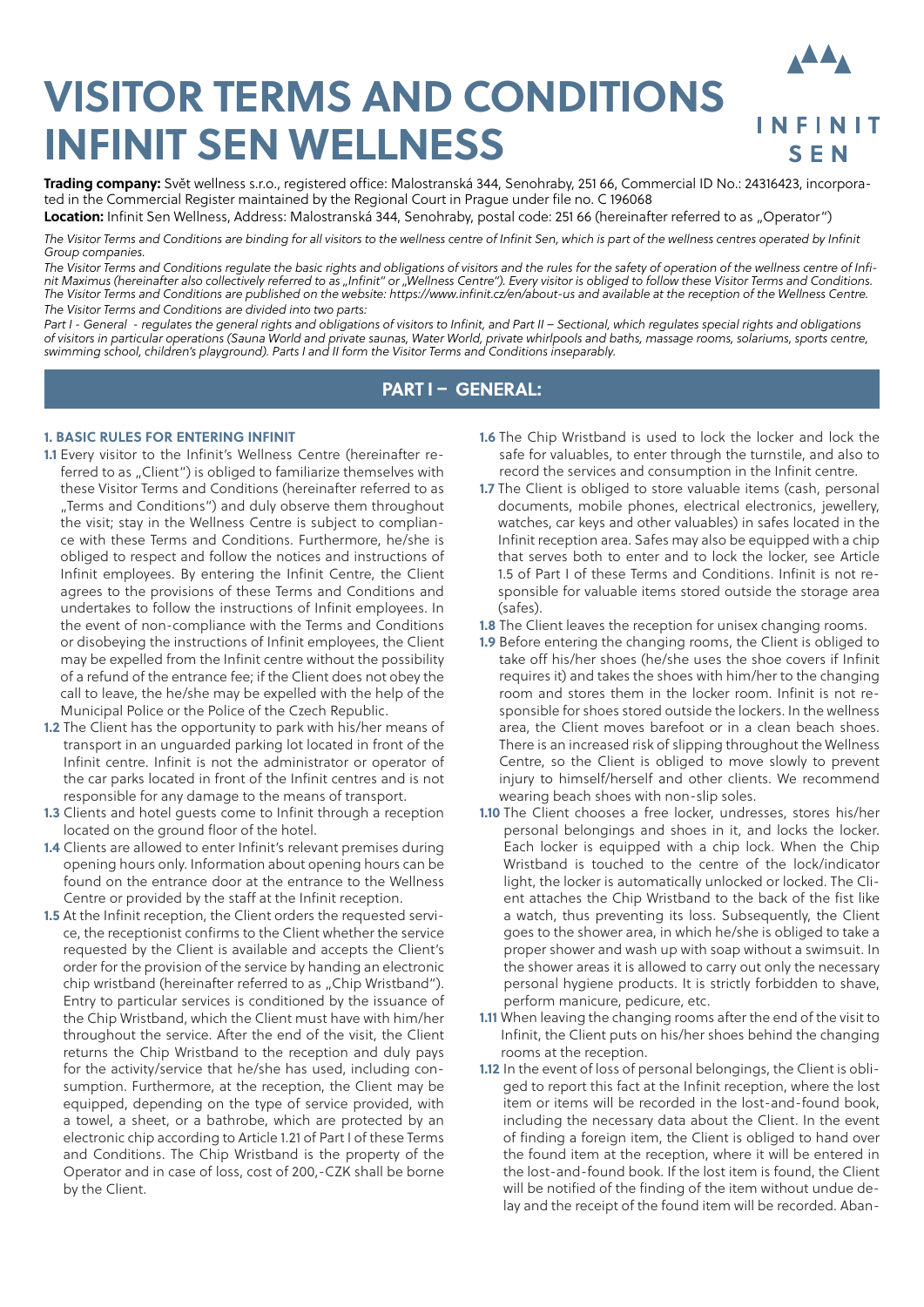doned and uncollected items found in Infinit's premises will be entered in the lost-and-found book and stored at the Infinit reception for 30 days. During this time, the Client/owner can pick them up. After expiration of this period, the found items will be disposed of.

- **1.13** In the interest of safety, the Client is obliged to follow the instructions of the lifeguard, receptionist or other Infinit employees.
- **1.14** The Client is obliged to immediately report an accident, injury, incapacity or other health problems requiring the provision of first aid, if his/her state of health allows, and an accident, injury or health problems of another client to a lifeguard, receptionist, other Infinit employees, who will provide treatment or medical assistance (including calling the Emergency Services) as needed.
- **1.15** Accidents, injuries or other medical conditions that require first aid are recorded in the "Accident Book" by a lifeguard, receptionist or other Infinit employees.
- **1.16** A first aid kits for providing first aid are available: at the reception and at the Fresh Bar.
- **1.17** Infinit is entitled to refuse access to the Infinit premises to a Client who has previously violated the operating and safety rules.
- **1.18** Infinit is entitled to change opening hours, price lists and service offerings at any time.
- **1.19** The prices of the services are published on the Infinit website and in the price list at the reception.
- **1.20** Clients can send comments on the operation of Infinit to the e-mail address: sen@infinit.cz.

# **2. RIGHTS AND OBLIGATIONS OF THE CLIENT**

### **2.1 General Rights and Obligations of Client**

- **2.1.1** If a Client takes photos and videos in the Infinit centre, he/ she is obliged to use them exclusively for private purposes only. The Client may not make audio or video recordings of any course of people's activity, use such recordings, or distribute such recordings, or violate people's privacy without their consent, unless there is a legal reason or explicit consent of people concerned.
- **2.1.2** In saunas it is not allowed to use mobile phones; in other areas it is allowed to use mobile phones with other clients in mind, subject to compliance with the ban on making loud calls and having loud ringing turned on.
- **2.1.3** If the Client is not satisfied with the service provided, he/ she has the right to contact the Infinit reception or write an email to the address: sen@infinit.cz.
- **2.1.4** If the Client identifies any defect in the Infinit centre, the Client is obliged to report such defect immediately to the reception. It is also advisable to notify Infinit of violations of the Terms and Conditions by other clients.

#### **2.2 Liability for Damage to the Property or Health of Client**

- **2.2.1** Places intended for storing things are only lockers in the changing rooms and safes at the Infinit reception. Places intended for storing cash, valuables, personal documents, mobile phones, jewelry, watches, car keys, and other valuable things are only safes at the reception. Shelves located at the entrance to saunas or swimming pools are not designed to store valuable things (jewelry, watches, glasses, etc.). The Client is obliged to properly observe these Terms and Conditions for putting things in designated places only.
- **2.2.2** Each Client is responsible for the proper storage of his/her belongings in the locker/safe and proper locking. Infinit is not liable for any loss, theft or damage to items left by the Client outside the places intended for storage, i.e., lockers in changing rooms and/or safes. Each Client is responsible for properly guarding his/her belongings throughout their visit to Infinit.
- **2.2.3** The Client must not put away the Chip Wristband anywhere, Infinit is not liable for damage caused by the loss of the Chip Wristband.
- **2.2.4** Each Client is obliged to behave in a disciplined manner on the Infinit premises and to avoid actions endangering the safety of himself/herself and those of others. The Client acknowledges that he/she carries out sports and recreational activities exclusively at his/her own risk and that Infinit is not liable for damages, accidents and injuries caused to the Client by his/her own actions, non-compliance with the Terms and Conditions or disobeying the instructions of Infinit employees, nor for injuries caused to the Client by other clients. Infinit advises all clients, prior to engaging in sports and recreational activities, to consider health risks or consult such activities with a physician.
- **2.2.5** The Client shall be liable for damage to Infinit property caused by his/her intentional or negligent act/omission, and shall be obliged to reimburse Infinit for such damage without undue delay.
- **2.2.6** Infinit will properly investigate and log any damage to property or health. In addition, depending on the circumstances of the case, the Municipal Police or the Police of the Czech Republic, or the rescue service, the fire brigade, etc. will be called. Infinit records injuries in the Accident Book held in each of its premises.
- **2.2.7** In case of a complaint about a defect related to the goods and products purchased at the Infinit centre, the Client may make it at any reception. Complaints are governed by the Complaints Procedure, which is available at the reception and website www.infinit.cz.

# **2.3 Bans on Clients Entering Infinit Premises**

- **2.3.1** Clients who clearly suffer from signs of acute illness (fever, runny nose, cough, diarrhea, etc.), transmissible respiratory tract inflammations, as well as persons who are lousy and/ or covered in vermin, persons suffering from diseases manifested by skin rashes, warts, persons with open, purulent or bleeding wounds, and persons who are bacilli carriers of intestinal diseases, suffer from infectious diseases and also their family members may not access the Infinit premises. Furthermore, persons placed in quarantine or self-isolation and persons who have had an infection or communicable disease in their household or their surroundings also are not allowed to enter the Infinit premises.
- **2.3.2** Access to Infinit's Wellness Centre is not permitted under the influence of alcohol (intoxicated persons) and other narcotic and psychotropic substances. The staff of the Wellness Centre (staff, Infinit's employees) is entitled to refuse entry to persons under the influence of alcohol or other narcotic and psychotropic substances into the Wellness Centre, or they are entitled to expel these persons from the Wellness Centre without the right to a refund of the entrance fee. If necessary, Infinit may call for the assistance of the Police of the Czech Republic.
- **2.3.3** Animals are not allowed to enter Infinit's premises.
- **2.3.4** Children under the age of 15 may enter Infinit's premises if accompanied by a person over 18 years of age; this person is obliged to take care of the safety of the accompanying person and is responsible for the minor throughout the visit to Infinit. Infinit shall not be liable for any incidental injury to a child due to inattention of an adult. At the same time, a person over 18 years of age is obliged, when using a specific service (see 2.3.6.) by a person under 18 years of age, to give written consent to the use of the service under the conditions set out for each operation or for each of premises.
- **2.3.5** Minors over 15 years of age may use the services of the Water World (entrance to the pools) and enter the wellness area without a person over 18 years of age and at the same time are obliged to respect these Terms and Conditions and the instructions of the lifeguard, receptionist or other employees of Infinit... Infinit is entitled to check the Client's identity card for the purpose of checking the age and the Client is obliged to present the identity card at the reception upon request.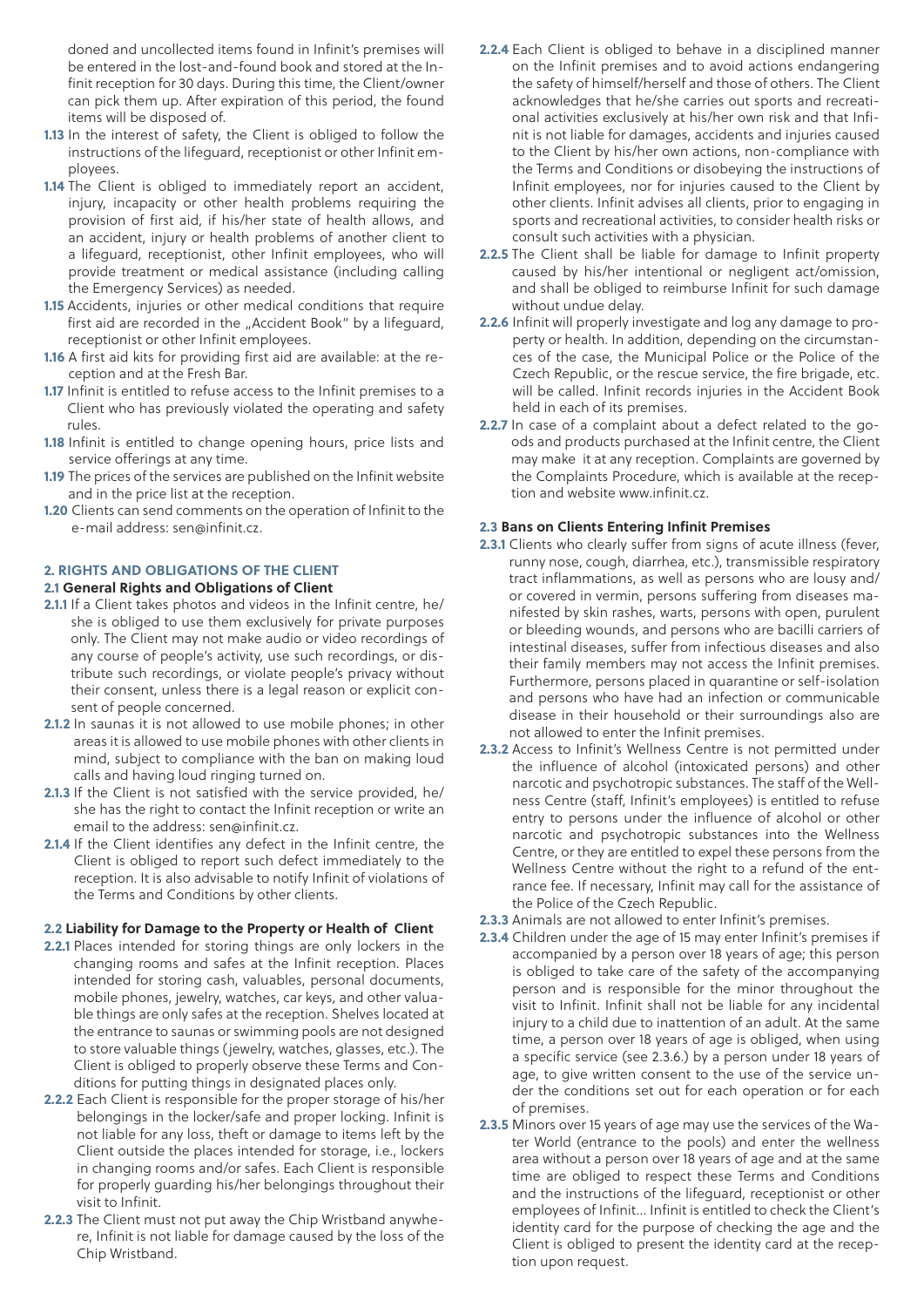**2.3.6** Use of the massage service by a person under 18 years of age is only possible if accompanied by a person over 18 years of age who is responsible for the person under 18 years of age and is obliged to give written consent to the use of the service by a minor (if the Terms and Conditions allow the use of the service by a minor), at the same time fulfilling the specific conditions for the use of the service set out for each operation or on each of premises.

#### **2.3.7** Infinit Sen premises:

- (a) The entrance to Infinit is designed for adults and people taller than 145 cm (determined by the depth of the tanks and their technical adaptation). For minor under 15 years of age, it is also subject to the accompaniment and written consent of a person over 18 years of age.
- (b) With regard to the fact that from a physiological point of view, it is possible to measure different body heights (up to 2 cm) during the day, the operating staff is entitled to allow access to the wellness even to a person who will be measured a height of 143 cm at the time of the intended entry.

#### **2.4 In All Areas of Infinit, It Is Strictly Prohibited to:**

- **2.4.1** Behave noisily (especially in saunas), bother other clients or staff with their actions and behavior, or otherwise limit the surroundings.
- **2.4.2** Violate the rules associated with the delimitation of spaces (particular wellness sections) for particular types of clothing (zone in swimsuits or sheets and the rule of silence in quiet zones); scream, run, whistle, call for help for no reason, jump into the water including jumping from the side of the pool (cooling pond), push each other under the water, deliberately spray water and harass other clients or endanger the operation of Infinit in any way.
- **2.4.3** Urinate in the water, spit, rinse nose and mouth in the water or in any way pollute the water in the cooling pond; throw objects into the water that could endanger/damage other clients.
- **2.4.4** Wash clothes and other things with the exception of washing swimsuits with soap or shampoo in the shower areas.
- **2.4.5** Use your own cosmetic products in a cooling pool/pond.
- **2.4.6** Use soap, shampoo and other hygiene items outside the showers, changing rooms and drying rooms.
- **2.4.7** Be lubricated with creme or ointment before entering the cooling pond.
- **2.4.8** Move in the Sauna World and massage in dirty clothing, dirty shoes or dirty swimsuits.
- **2.4.9** Consume your own food, smoke (including e-cigarettes), consume your own alcoholic and non-alcoholic beverages, bring bags, backpacks and other luggage into the premises. In the event of a violation of this prohibition, illegally brought in, food and other items will be confiscated and

placed in the wellness reception and returned at the end of your visit. In the event of failure to collect drinks and meals, these seized items will be disposed of without compensation on the same day immediately after closing time.

- **2.4.10** Move or otherwise manipulate swings, sun loungers and tables in relaxation zones and other furniture in the premises, manipulate the operational and technical equipment (heating, wiring, etc.) or intentionally destroy the property of Infinit.
- **2.4.11** Use and abuse narcotic and psychotropic substances, in any way pollute these premises.
- **2.4.12** Stay in the Infinit area outside of opening hours.
- **2.4.13** Unauthorized use of rescue equipment and first aid items.
- **2.4.14** Enter areas marked with a prohibition sign and to areas intended only for authorized persons (engine rooms, cleaning rooms, rooms for Infinit's employees, etc.).
- **2.4.15** Waste water and energy unnecessarily.
- **2.4.17** In front of the building and in the Infinit wellness area, it is strictly forbidden to:
	- (a) Park cars and motorcycles in places other than those designated for this purpose.
	- (b) Enter with bicycles, use roller skates, scooters, skateboards and other balance bikes.
	- (c) Park bicycles in front of the building outside the designated area.
	- (d) Pollute the space in front of the building, destroy greenery, throw stones and move in the area of planted green vegetation.
	- (e) Carry out commercial activities (coaching activities, shooting advertising videos, etc.) without the prior written consent of the operator.
- **2.4.16** Require from the operator's employees services contrary to these Terms and Conditions or their job description.
- **2.4.17** Enter the changing rooms and showers in shoes. To stay in the Sauna World in clothes.
- **2.4.18** Enter departments or places intended for people of other sexes, with the exception of children under 7 years of age and pedagogical accompaniment of school groups of the elementary school pupils (children of 1st to 5th grades of primary school) and children of kindergartens.
- **2.4.19** Bring into the premises chemicals that can cause a fire or endanger the health of other people.
- **2.4.20** Disobey the instructions or reprimands of Infinit employees.
- **2.4.21** In case of non-compliance with the above rules, the Client may be expelled from the Infinit area without the right to a refund of the entrance fee, if necessary, the help of the Police of the Czech Republic may be called.
- **2.4.16** Expulsion from Infinit premises does not reduce the right to compensation for damage incurred by Infinit or a third party in violation of the above rules.

# **PART II – SECTIONAL:**

**SPECIAL RIGHTS AND OBLIGATIONS OF CLIENTS IN PARTICU-LAR OPERATIONS** (Sauna World, private saunas, Water World, private whirlpools and baths, massage rooms, solariums, sports centre, swimming school, children's corner) Water depth in the cooling pond: 110 cm

### **3. INSTRUCTIONS FOR CLIENTS IN PARTICULAR OPERATIONS 3.1 General Instructions**

**3.1.1** Some Infinit relaxation activities (hereinafter referred to as "Activities") can be ordered in person, by phone or online. The entrance fee can be paid in cash at the entrance reception or in the form of a deposit payment, i.e., charging the Infinit loyalty card. The loyalty card must be recharged with a financial amount (deposit) at least in the amount determined by the operator, which can only be used up in the

form of the Activities in Infinit's Wellness Centres. The conditions and benefits of the loyalty program are published on the websites www.infinit.cz, or are available at the Infinit reception. The loyalty card with credit provides the Client with a discount on the Activities specified by the operator. Services can also be paid for using payment cards or using flexi Pass CARD or Edenred Benefits card. Infinit also accepts Relax Pass, Focus Pass, Gift Pass or Flexi Pass, Unišeky, Unišeky+, Edenred Multi, Edenred Sport and Culture, Edenred Compliments, as well as gift vouchers. Payments can be also made through cafeteria BENEFITY or BENEFIT PLUS or via an employer. We also offer discounts to Multisport card holders.

**3.1.2** In the event that the Client decides to pay for the service with a gift voucher, such a voucher must be presented in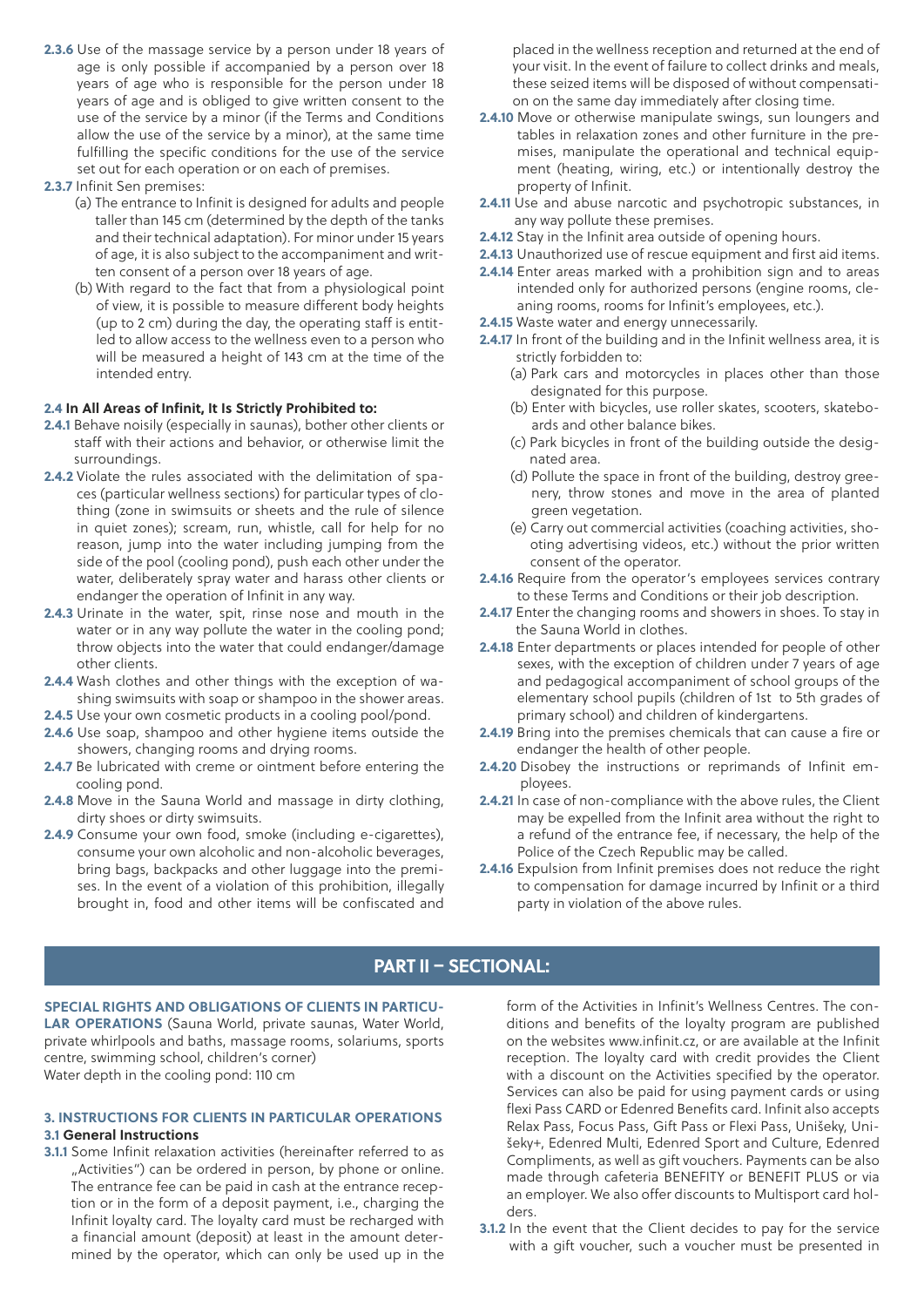a paper form, must contain a code and be valid. Services cannot be provided by redeeming a lost voucher or voucher with an expired period of validity.

- **3.1.3** Each Infinit Client using the services of particular operations is obliged to comply unconditionally with the provisions of these Terms and Conditions and the instructions of Infinit employees.
- **3.1.4** The receptionist is entitled to refuse entry to a Client when the capacity of a particular operation is full or to a Client who is not allowed to enter according to these Terms and Conditions.
- **3.1.5** Infinit may, in exceptional cases, set aside hours for other purposes and events or training of athletes. This change will be announced in due course.
- **3.1.6** Cancellation of the reservation for massages is accepted no later than 24 hours before the start of the booked service. Otherwise, the Client may be required to pay the full amount for the booked service.
- **3.1.7** During the use of the Infinit Service, the Client is allowed to consume alcoholic and non-alcoholic beverages purchased from Infinit (hereinafter referred to as "Beverages") in designated premises only while observing the following conditions:
	- (a) the Beverages are consumed from plastic cups
	- (b) the alcoholic Beverages will not be sold to persons under 18 years of age
	- (c) persons who are clearly under the influence of alcohol will be immediately removed from the Infinit premises without the right to a refund of the entrance fee
	- (d) Infinit is not responsible for damage to health and property caused directly to the consumption of the Beverages
	- (e) Infinit reserves the right to regulate and restrict the sale of the alcoholic Beverages in the premises of the Infinit Centre in the following way: a maximum of three (3) alcoholic doses per person may be sold to the Wellness Centre's Client within two hours. One alcoholic dose for this purpose means one alcoholic mixed drink, 0.2 l of wine/sparkling wine, or 0.5 l of beer. After two hours, i.e., every additional hour, one (1) alcoholic dose per hour may be sold to each Client.
	- (f) Infinit centre staff is entitled, solely at their own discretion, taking into account the safety of the Client and other Infinit clients, to refuse to sell the alcoholic Beverage to the Client; the staff is entitled to refuse to sell the alcoholic Beverage to persons who are accompanied by the Client or to a fellow visitor to the Infinit centre together with the Client who has been refused to sell the alcoholic Beverage.

# **3.2 Instructions for Sauna World Clients**

- **3.2.1** Entry into the Sauna World is conditioned by the health status of the Client, who should consult with his/her attending physician. Staying in the sauna is not recommended for people suffering from high blood pressure and diseases of the cardiovascular system. The Client is also obliged to comply with the Part I - General of these Terms and Conditions regarding the entry and state of health (see Article 2.3.1.).
- **3.2.2** Before the first entry into the saunas, each Client is obliged to wash up with soap and take a shower with warm water. Furthermore, the Client is obliged to take a shower after each sauna cycle and before each use of cooling pools and ponds.
- **3.2.3** It is allowed to enter saunas only without swimsuits and shoes. Each Client when buying access to saunas has one rental bath towel and one rental sheet included in the price of admission. Further rental sheets or bath towels is charged according to the valid price list of services.
- **3.2.4** In the saunas, the Client is obliged to sit on a towel or a sheet.
- **3.2.5** The recommended length of stay in saunas for an adult without health problems is 8–13 minutes and a maximum of 4 cycles in a row.
- **3.2.6** In winter, swimming in the frozen cooling pond in the outdoor wellness is at your own risk only.
- **3.2.7** In saunas, the Client is forbidden to increase the humidity in any way, wave a towel, perform a sauna ceremony, use branches for whipping.
- **3.2.8** Furthermore, the Client is strictly forbidden to pour his/her own essences, essential oils or other mixtures into the sauna stove or throw anything on the stove.
- **3.2.9** It is forbidden to bring and consume any food, drinks or chewing gum into saunas.
- **3.2.10** In saunas, the use of scrubs, honeys, coffee and other pollutants is prohibited.
- **3.2.11** The Client is forbidden to handle sauna equipment in any way, with the exception of the SOS safety button.
- **3.2.12** The Client arrives at the sauna ceremony on time, after the start of the sauna ceremony it is no longer possible to enter the ceremonial sauna. Sauna ceremonies are not intended for children under 7 years of age.
- **3.2.13** At ceremonies, the Client does not disturb other clients. In the event of repeated admonitions of the Client by the sauna master, the sauna master may expel the Client from the ceremony.
- **3.2.14** The sauna master may decide whether the particular children can attend the ceremony or, if the sauna master sees a restless child during the ceremony itself, the sauna master may ask his/her parents to leave a particular ceremony including the child.
- **3.2.15** During the sauna ceremony, the Client is forbidden to use massage brushes and massage washcloths. In other saunas, it is allowed to use these aids while respecting other clients. The Client using these aids must take into account the hygiene and possible contamination of the sauna and other clients.

#### **3.3 Instructions for Massage Clients**

- **3.3.1** Before entering the massage, the Client is obliged to use showers for hygienic reasons. In the showers, the Client must properly wash up with soap and take a shower with warm water.
- **3.3.2** Before the massage, it is advisable to put away rings, chains, watches, bracelets and other ornaments (there are designated safes at the reception), wrap yourself in a sheet (bathrobe). In case the Client does not wish to be naked, he/ she has the opportunity to keep the underwear or ask the reception or masseur/masseuse for disposable underwear, which is provided free of charge. In case of leaving your own underwear, Infinit is not liable for its contamination with massage oil.
- **3.3.3** In the case of a minor Client, his/her legal representative/ person over 18 years of age accompanying the minor Client must give written consent to perform the massage of the minor. Massage for a minor Client is performed from 7 years of age.
- **3.3.4** The masseur/masseuse is obliged to find out the patient's condition before the start of the massage. If the masseur/ masseuse learns that the Client has a total contraindication, masseur/masseuse will ask the Client if he/she has addressed his/her state of health with a medical doctor. The masseur/masseuse will also warn the Client of possible risks and will not recommend massage. If the Client insists on performing the massage and at the same time the masseur/masseuse agrees to the massage despite the total contraindication, the Client is obliged to sign a written statement (disclaimer) taking responsibility for any risks. If the masseur/masseuse learns that the Client has a local